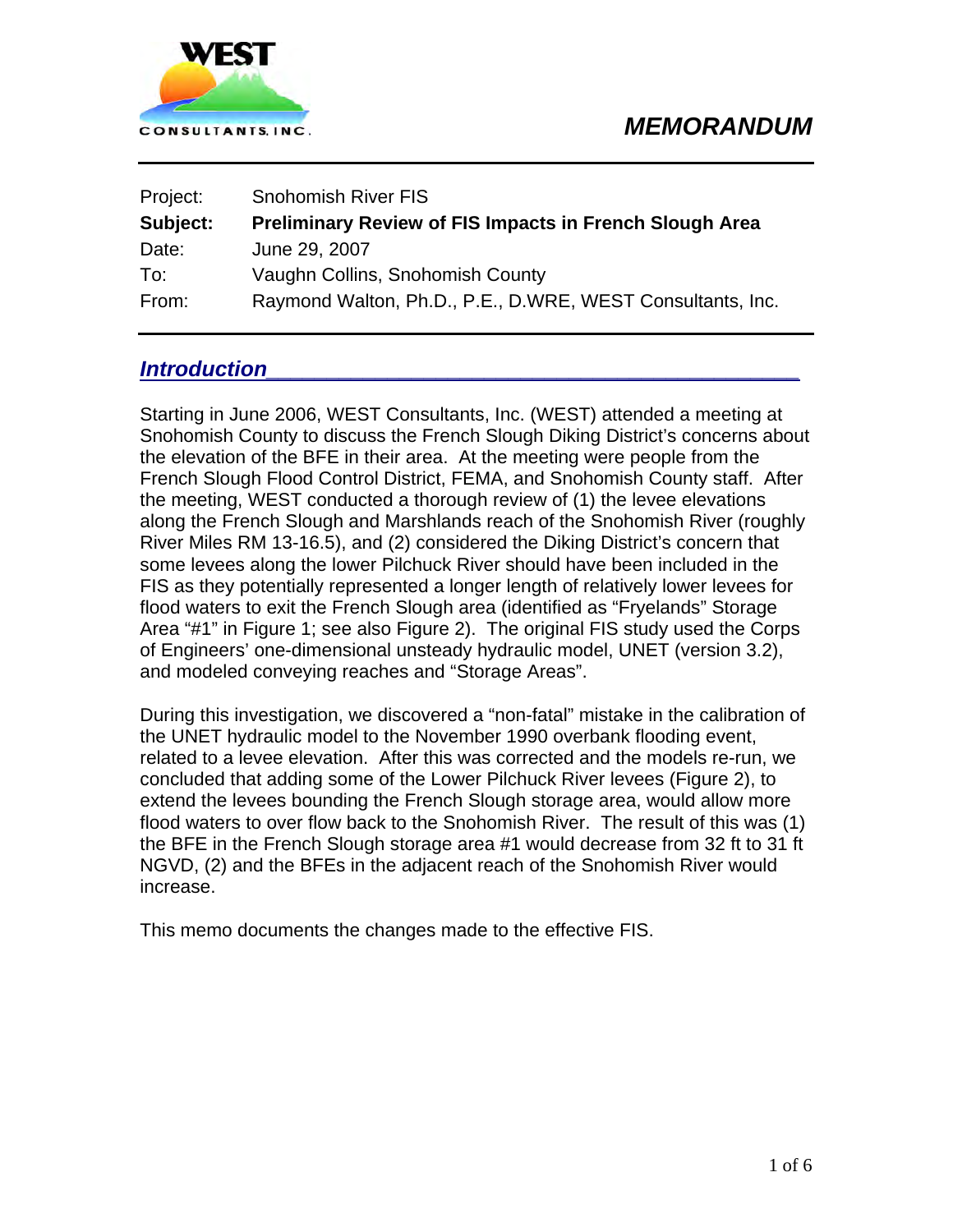

<span id="page-1-0"></span>**Figure 1. Storage Areas Used in Hydraulic Model**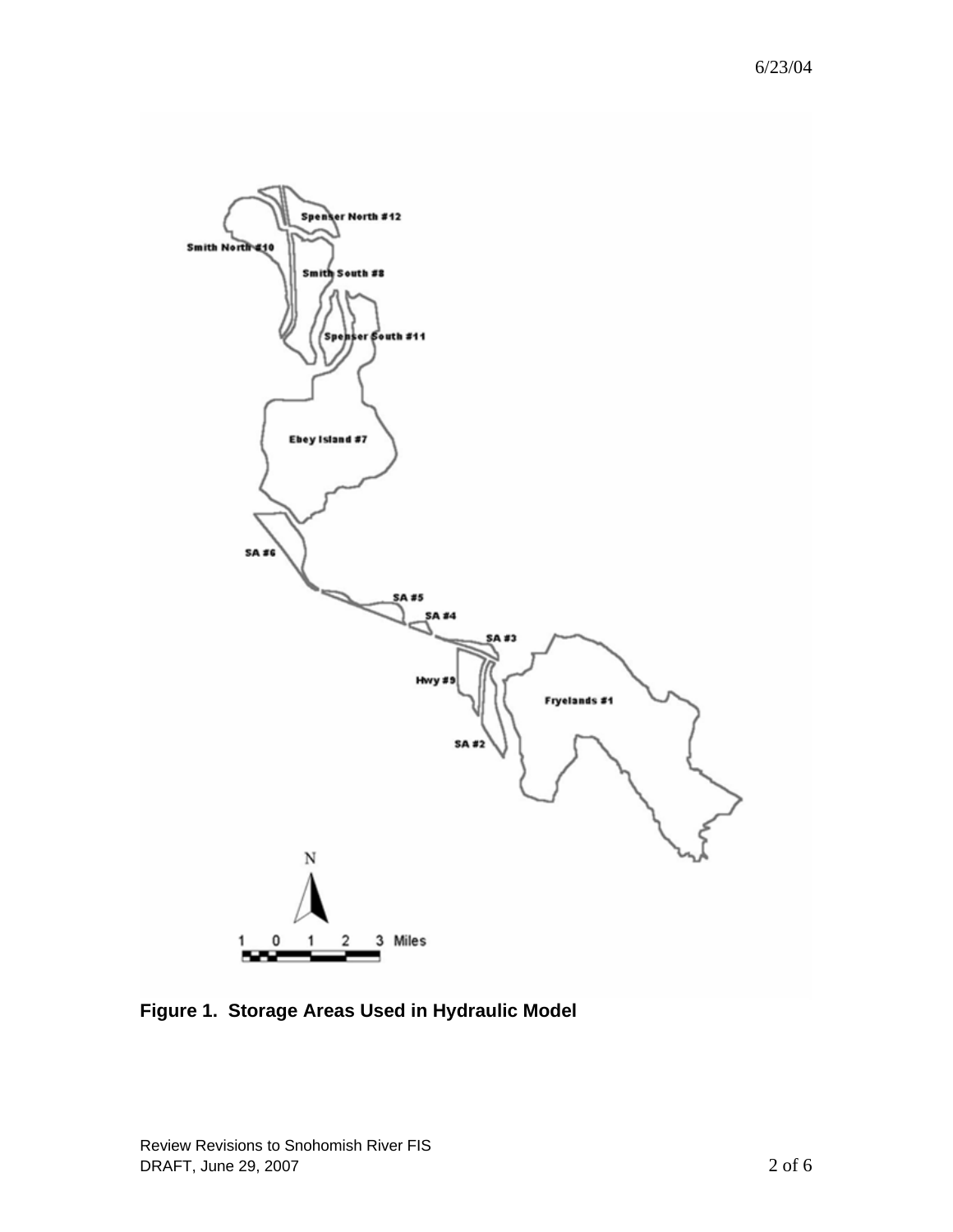

**Figure 2. French Slough Area Showing Pilchuck Levee** 

## <span id="page-2-0"></span>*Changes to the November 1990 UNET Model Calibration\_\_\_\_\_\_\_*

When we reviewed the original UNET hydraulic model development, specifically the levee elevations along the French Slough and upper Marshlands reach of the Snohomish River (RM 13-16.5), we discovered a mistake in the model calibration. This had no effect on the final model results, as we will describe below. The "mistake" was an incorrect levee elevation along the French Slough portion of the Snohomish River levees, and was discovered when we compared the levee elevations in the UNET model with levee drawings from 1987 provided by Snohomish County. When the "mistake" was corrected, we re-examined the UNET model calibration to the November 1990 flood, which inundated both storage areas. The only additional model adjustment was to re-define the elevation at which the Marshlands levee would begin to breach. [Figure 3](#page-3-0) shows that the revised model actually results in an improved simulation of the timing and of the levee breach and shape of the hydrograph peak.

The reason that this "mistake" does not affect the original model study is that after the November 1990 flood, parts of the French Slough and Marshlands levees along the Snohomish River were modified. These modifications were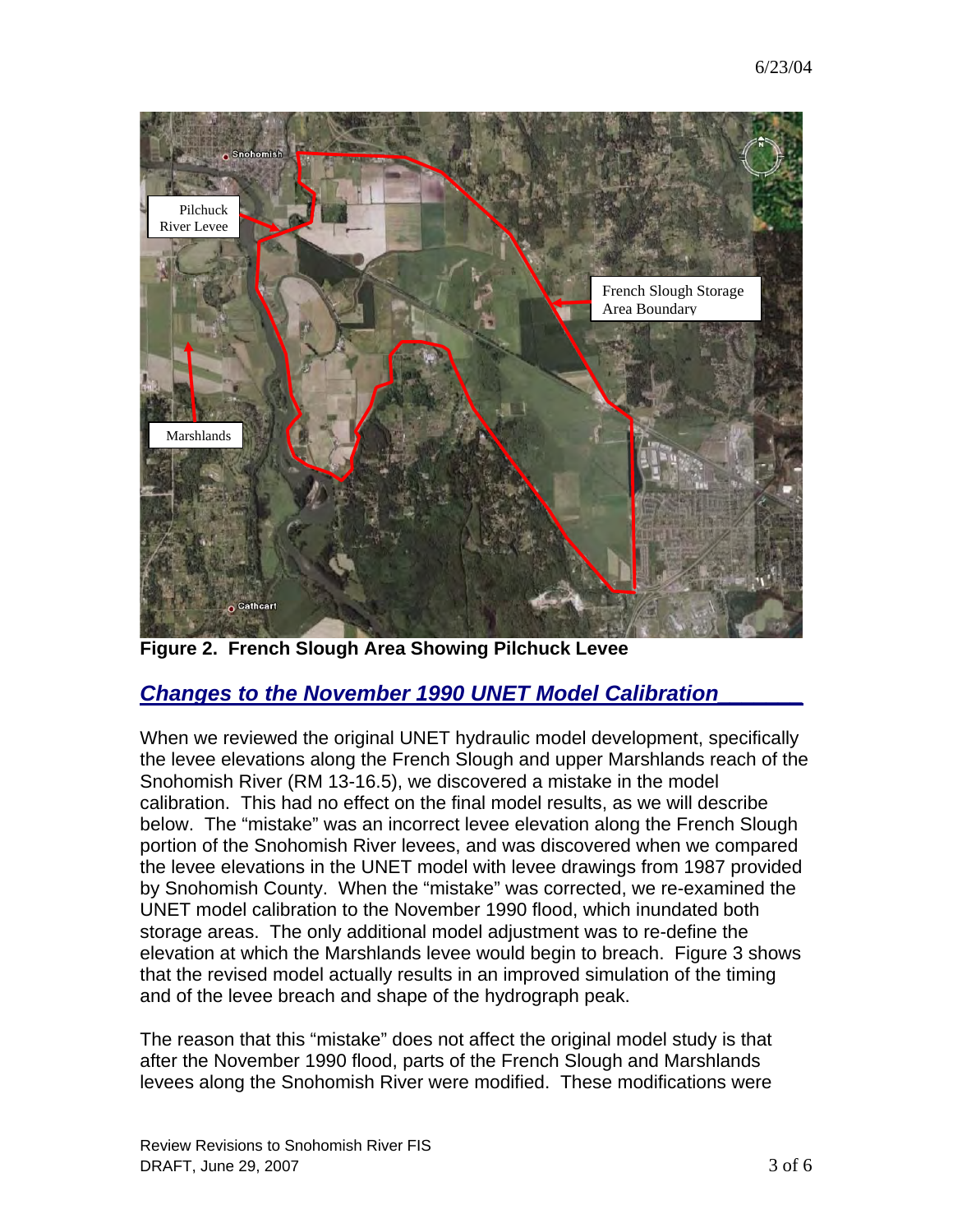reflected the effective FIS UNET model used to simulate the 10-through-500-year flows. No changes were made to model sections or hydraulic parameters.



**Snohomish River at RS 12.22 - November 1990**

<span id="page-3-0"></span>**Figure 3. Re-calibration of November 1990 Flood** 

## *Changes to the Effective FIS Hydraulic Model\_\_\_\_\_\_\_\_\_\_\_\_\_\_\_\_*

After the November 1990 flood, some modifications were made to the Marshland and French Slough levees along the Snohomish River. In 2000, Snohomish County surveyed the top-on-levees along the Snohomish River. As we compared the 2000 survey with the elevations in the effective UNET model, we did two things:

- 1. We refined the levee information in UNET, to improve the model representation of the French Slough and Marshland levees along the Snohomish River between RM 13.94-16.53
- 2. We added 4,200 feet of the Lower Pilchuck River levee (essentially the northwest boundary of French Slough, [Figure 2\)](#page-2-0), and connected French Slough ("Fryelands #1", [Figure 1\)](#page-1-0) to the Snohomish River at RM 13.6 and 13.2.

We then conducted a sensitivity analysis of including a portion of the lower Pilchuck River levee along the northwest side of the French Slough storage area. If the Lower Pilchuck levee is included in the model, the BFE in the French Slough storage area decreases from 32 ft to 31 ft NGVD, and there is an associated rise where the flow re-enters the Snohomish River over the Pilchuck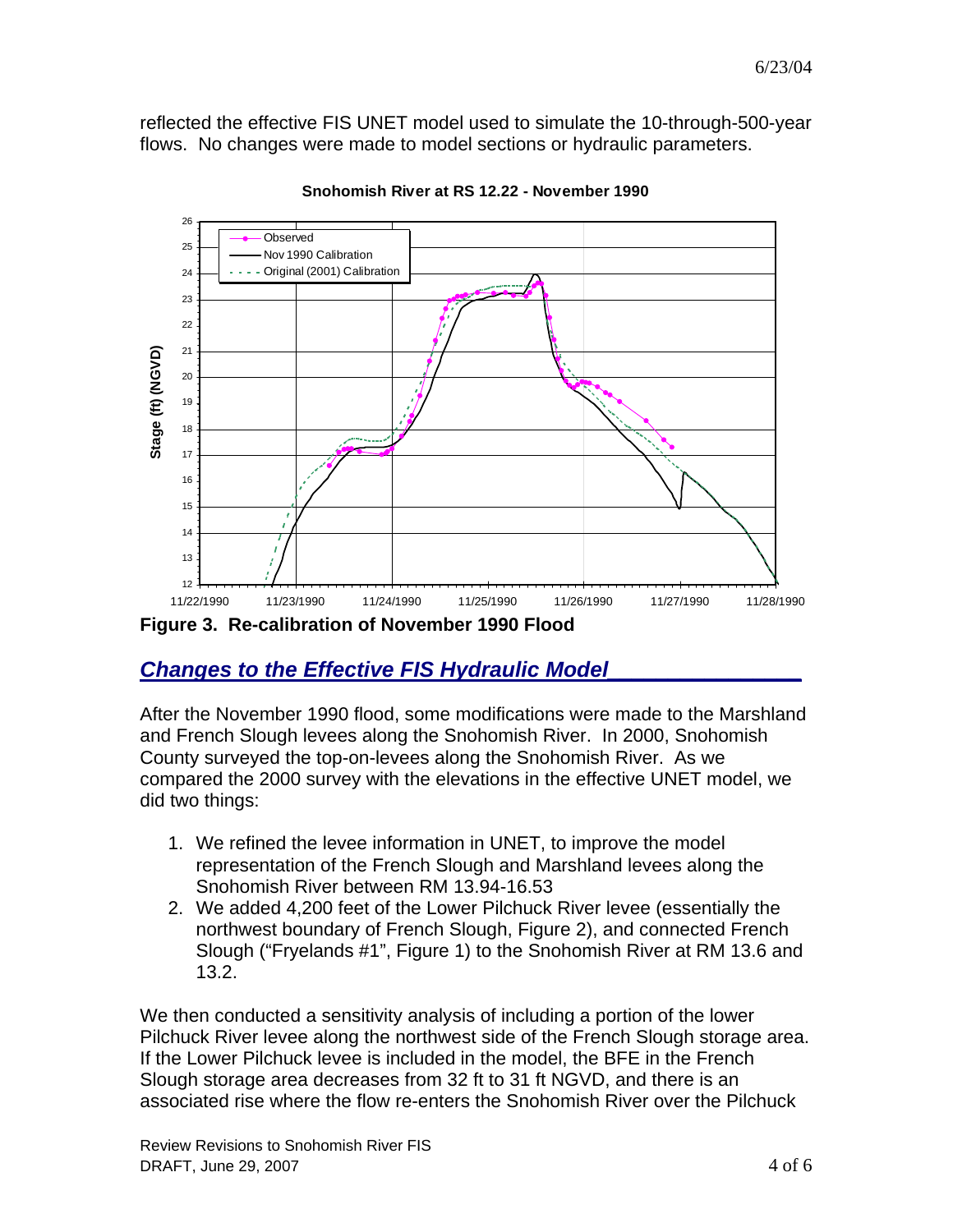levee. Snohomish County concluded that this would more appropriately model the dynamics of the interaction of French Slough and the Snohomish River.

If the Lower Pilchuck levees are included in the FIS hydraulic model, we propose that the BFE in Storage Area #1 be established at 31 ft NGVD (effective is 32 ft NGVD), and the BFE in Storage Area #3 (see [Figure 1](#page-1-0)) be established at 27 ft NGVD (effective is 26 ft NGVD). The remaining Storage Areas would be not be altered. In addition, [Table 1](#page-4-0) shows the proposed changes of greater than 0.1 ft along the main stem of the Snohomish River. Other reaches would not be affected.

<span id="page-4-0"></span>

| <b>Snohomish</b><br><b>River Station</b><br>(RM) | <b>Revised BFE</b><br>(ft NGVD) | <b>Revised</b><br><b>Condition</b> | <b>Effective</b><br><b>BFE</b> (ft<br><b>NGVD)</b> | <b>Effective</b><br><b>Condition</b> | Change in<br>BFE (ft) |
|--------------------------------------------------|---------------------------------|------------------------------------|----------------------------------------------------|--------------------------------------|-----------------------|
| 19.51                                            | 37.94                           | With levee                         | 37.84                                              | With levee                           | 0.1                   |
| 19.04                                            | 37.14                           | With levee                         | 37.03                                              | With levee                           | 0.11                  |
| 18.5                                             | 36.5                            | With levee                         | 36.37                                              | With levee                           | 0.13                  |
| 18.3                                             | 36.27                           | With levee                         | 36.13                                              | With levee                           | 0.14                  |
| 18.02                                            | 35.96                           | With levee                         | 35.81                                              | With levee                           | 0.15                  |
| 17.5                                             | 35.23                           | With levee                         | 35.06                                              | With levee                           | 0.17                  |
| 16.86                                            | 34.62                           | With levee                         | 34.44                                              | With levee                           | 0.18                  |
| 16.53                                            | 34.28                           | With levee                         | 34.09                                              | With levee                           | 0.19                  |
| 16.01                                            | 33.11                           | With levee                         | 32.76                                              | With levee                           | 0.35                  |
| 15.68                                            | 32.78                           | With levee                         | 32.59                                              | With levee                           | 0.19                  |
| 15.42                                            | 32.15                           | <b>Without RL</b>                  | 32.11                                              | With levee                           | 0.04                  |
| 15.2                                             | 31.87                           | <b>Without RL</b>                  | 31.71                                              | With levee                           | 0.16                  |
| 14.85                                            | 31.47                           | <b>Without RL</b>                  | 31.4                                               | With levee                           | 0.07                  |
| 14.57                                            | 31.25                           | <b>Without RL</b>                  | 30.95                                              | With levee                           | 0.3                   |
| 14.15                                            | 30.69                           | <b>Without RL</b>                  | 30.57                                              | <b>Without RL</b>                    | 0.12                  |
| 13.94                                            | 30.32                           | With levee                         | 30.19                                              | <b>Without RL</b>                    | 0.13                  |
| 13.6                                             | 30.33                           | With levee                         | 29.74                                              | With levee                           | 0.59                  |
| 13.303                                           | 30.21                           | With levee                         | 29.44                                              | With levee                           | 0.77                  |
| 13.302                                           | 30.13                           | With levee                         | 29.41                                              | With levee                           | 0.72                  |
| 13.301                                           | 30.12                           | With levee                         | 29.41                                              | With levee                           | 0.71                  |
| 13.3                                             | 30.2                            | With levee                         | 29.41                                              | With levee                           | 0.79                  |
| 13.2                                             | 30.13                           | With levee                         | 29.27                                              | With levee                           | 0.86                  |
| 13.003                                           | 29.7                            | With levee                         | 28.49                                              | With levee                           | 1.21                  |
| 13.002                                           | 29.58                           | With levee                         | 28.47                                              | With levee                           | 1.11                  |
| 13.001                                           | 29.56                           | With levee                         | 28.47                                              | With levee                           | 1.09                  |
| 13                                               | 29.68                           | With levee                         | 28.47                                              | With levee                           | 1.21                  |
| 12.703                                           | 27.57                           | With levee                         | 27.01                                              | With levee                           | 0.56                  |
| 12.702                                           | 27.11                           | With levee                         | 27.01                                              | With levee                           | 0.1                   |
| 12.701                                           | 27.14                           | With levee                         | 27.01                                              | With levee                           | 0.13                  |
| 12.7                                             | 27.66                           | With levee                         | 27.01                                              | With levee                           | 0.65                  |
| 12.69                                            | 27.56                           | With levee                         | 26.91                                              | With levee                           | 0.65                  |
| 12.23                                            | 25.51                           | With levee                         | 25.26                                              | With levee                           | 0.25                  |

|  |  | Table 1. Changes in BFE of Greater Than 0.1 ft |  |  |  |
|--|--|------------------------------------------------|--|--|--|
|--|--|------------------------------------------------|--|--|--|